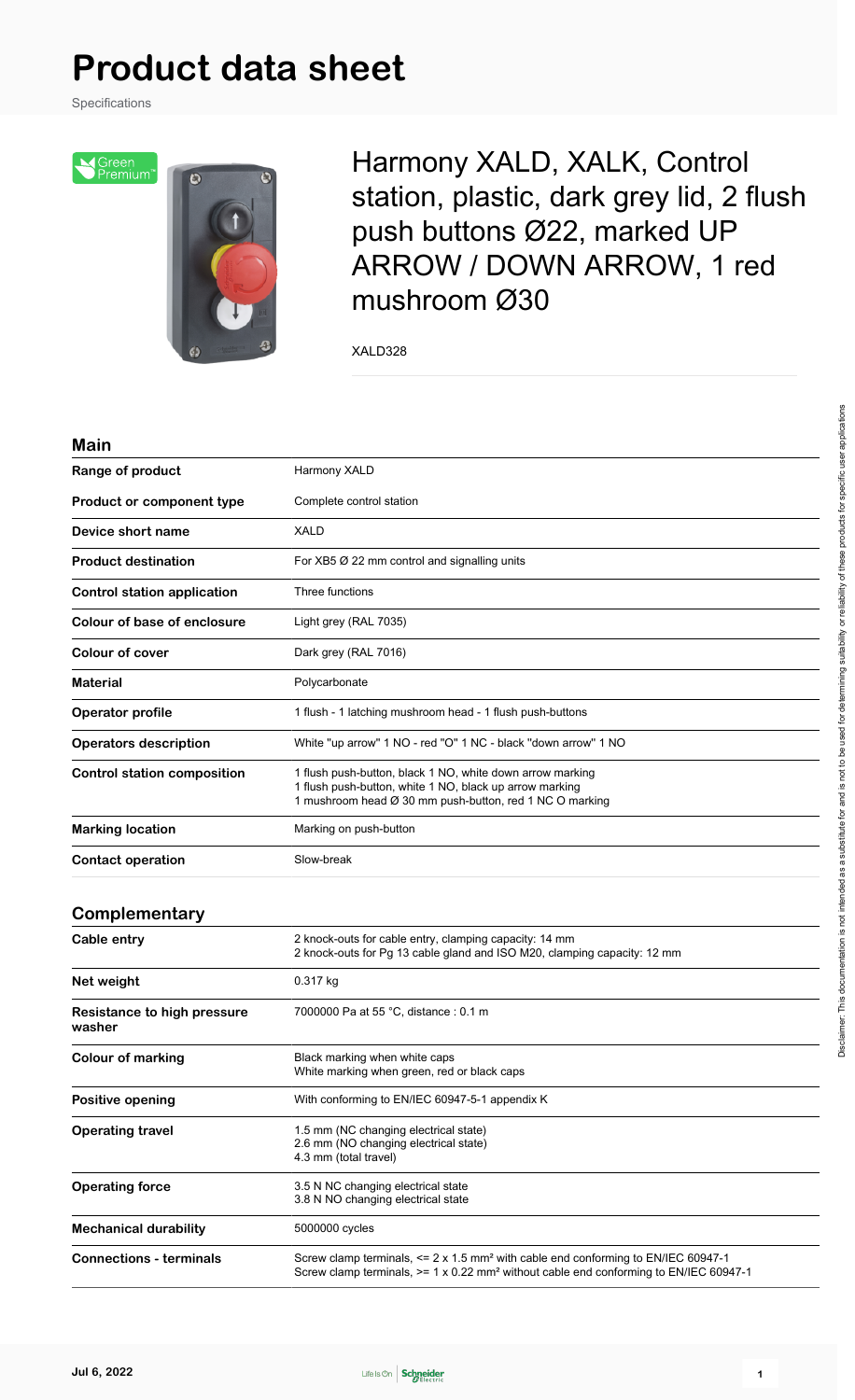| <b>Tightening torque</b>                       | 0.81.2 N.m conforming to EN/IEC 60947-1                                                                                                                                                                                                                                                                                                                                                                                                                                                                                                                                                                                                                                      |  |  |
|------------------------------------------------|------------------------------------------------------------------------------------------------------------------------------------------------------------------------------------------------------------------------------------------------------------------------------------------------------------------------------------------------------------------------------------------------------------------------------------------------------------------------------------------------------------------------------------------------------------------------------------------------------------------------------------------------------------------------------|--|--|
| Shape of screw head                            | Cross compatible with Philips no 1 screwdriver<br>Cross compatible with pozidriv No 1 screwdriver<br>Slotted compatible with flat $Ø$ 4 mm screwdriver<br>Slotted compatible with flat Ø 5.5 mm screwdriver                                                                                                                                                                                                                                                                                                                                                                                                                                                                  |  |  |
| <b>Contacts material</b>                       | Silver alloy (Ag/Ni)                                                                                                                                                                                                                                                                                                                                                                                                                                                                                                                                                                                                                                                         |  |  |
| <b>Short-circuit protection</b>                | 10 A cartridge fuse type gG conforming to EN/IEC 60947-5-1                                                                                                                                                                                                                                                                                                                                                                                                                                                                                                                                                                                                                   |  |  |
| [Ith] conventional free air<br>thermal current | 10 A conforming to EN/IEC 60947-5-1                                                                                                                                                                                                                                                                                                                                                                                                                                                                                                                                                                                                                                          |  |  |
| [Ui] rated insulation voltage                  | 600 V (pollution degree 3) conforming to EN/IEC 60947-1                                                                                                                                                                                                                                                                                                                                                                                                                                                                                                                                                                                                                      |  |  |
| [Uimp] rated impulse withstand<br>voltage      | 6 kV conforming to EN/IEC 60947-1                                                                                                                                                                                                                                                                                                                                                                                                                                                                                                                                                                                                                                            |  |  |
| [le] rated operational current                 | 6 A at 120 V, AC-15, A600 conforming to EN/IEC 60947-5-1<br>3 A at 240 V, AC-15, A600 conforming to EN/IEC 60947-5-1<br>1.2 A at 600 V, AC-15, A600 conforming to EN/IEC 60947-5-1<br>0.55 A at 125 V, DC-13, Q600 conforming to EN/IEC 60947-5-1<br>0.27 A at 250 V, DC-13, Q600 conforming to EN/IEC 60947-5-1<br>0.1 A at 600 V, DC-13, Q600 conforming to EN/IEC 60947-5-1                                                                                                                                                                                                                                                                                               |  |  |
| <b>Electrical durability</b>                   | 1000000 cycles, AC-15, 2 A at 230 V, operating rate <3600 cyc/h, load factor: 0.5 conforming to EN/<br>IEC 60947-5-1 appendix C<br>1000000 cycles, AC-15, 3 A at 120 V, operating rate <3600 cyc/h, load factor: 0.5 conforming to EN/<br>IEC 60947-5-1 appendix C<br>1000000 cycles, AC-15, 4 A at 24 V, operating rate <3600 cyc/h, load factor: 0.5 conforming to EN/IEC<br>60947-5-1 appendix C<br>1000000 cycles, DC-13, 0.2 A at 110 V, operating rate <3600 cyc/h, load factor: 0.5 conforming to EN/<br>IEC 60947-5-1 appendix C<br>1000000 cycles, DC-13, 0.5 A at 24 V, operating rate <3600 cyc/h, load factor: 0.5 conforming to EN/<br>IEC 60947-5-1 appendix C |  |  |
| <b>Electrical reliability</b>                  | $\Lambda$ < 10exp(-6) at 5 V and 1 mA conforming to EN/IEC 60947-5-4<br>$\Lambda$ < 10exp(-8) at 17 V and 5 mA conforming to EN/IEC 60947-5-4                                                                                                                                                                                                                                                                                                                                                                                                                                                                                                                                |  |  |

#### **Environment**

| <b>Protective treatment</b>                 | <b>TH</b>                                                                                                                                                                      |  |  |
|---------------------------------------------|--------------------------------------------------------------------------------------------------------------------------------------------------------------------------------|--|--|
| Ambient air temperature for<br>storage      | $-4070 °C$                                                                                                                                                                     |  |  |
| Ambient air temperature for<br>operation    | $-4070 °C$                                                                                                                                                                     |  |  |
| <b>Electrical shock protection</b><br>class | Class II conforming to IEC 60536                                                                                                                                               |  |  |
| IP degree of protection                     | IP66 conforming to IEC 60529<br>IP <sub>69</sub><br>IP69K                                                                                                                      |  |  |
| <b>NEMA</b> degree of protection            | NEMA <sub>13</sub><br><b>NEMA 4X</b>                                                                                                                                           |  |  |
| IK degree of protection                     | IK03 conforming to EN 50102                                                                                                                                                    |  |  |
| <b>Standards</b>                            | EN/IEC 60947-5-4<br>EN/IEC 60947-1<br><b>UL 508</b><br>JIS C8201-5-1<br>EN/IEC 60947-5-5<br>EN/IEC 60947-5-1<br>CSA C22.2 No 14<br><b>JIS C8201-1</b>                          |  |  |
| <b>Vibration resistance</b>                 | 5 gn (f= 12500 Hz) conforming to IEC 60068-2-6                                                                                                                                 |  |  |
| <b>Shock resistance</b>                     | 30 gn (duration = 18 ms) for half sine wave acceleration conforming to IEC 60068-2-27<br>50 gn (duration = 11 ms) for half sine wave acceleration conforming to IEC 60068-2-27 |  |  |

| <b>Packing Units</b>         |         |  |
|------------------------------|---------|--|
| Unit Type of Package 1       | PCE.    |  |
| Number of Units in Package 1 |         |  |
| Package 1 Weight             | 309.0 g |  |
| Package 1 Height             | ' cm    |  |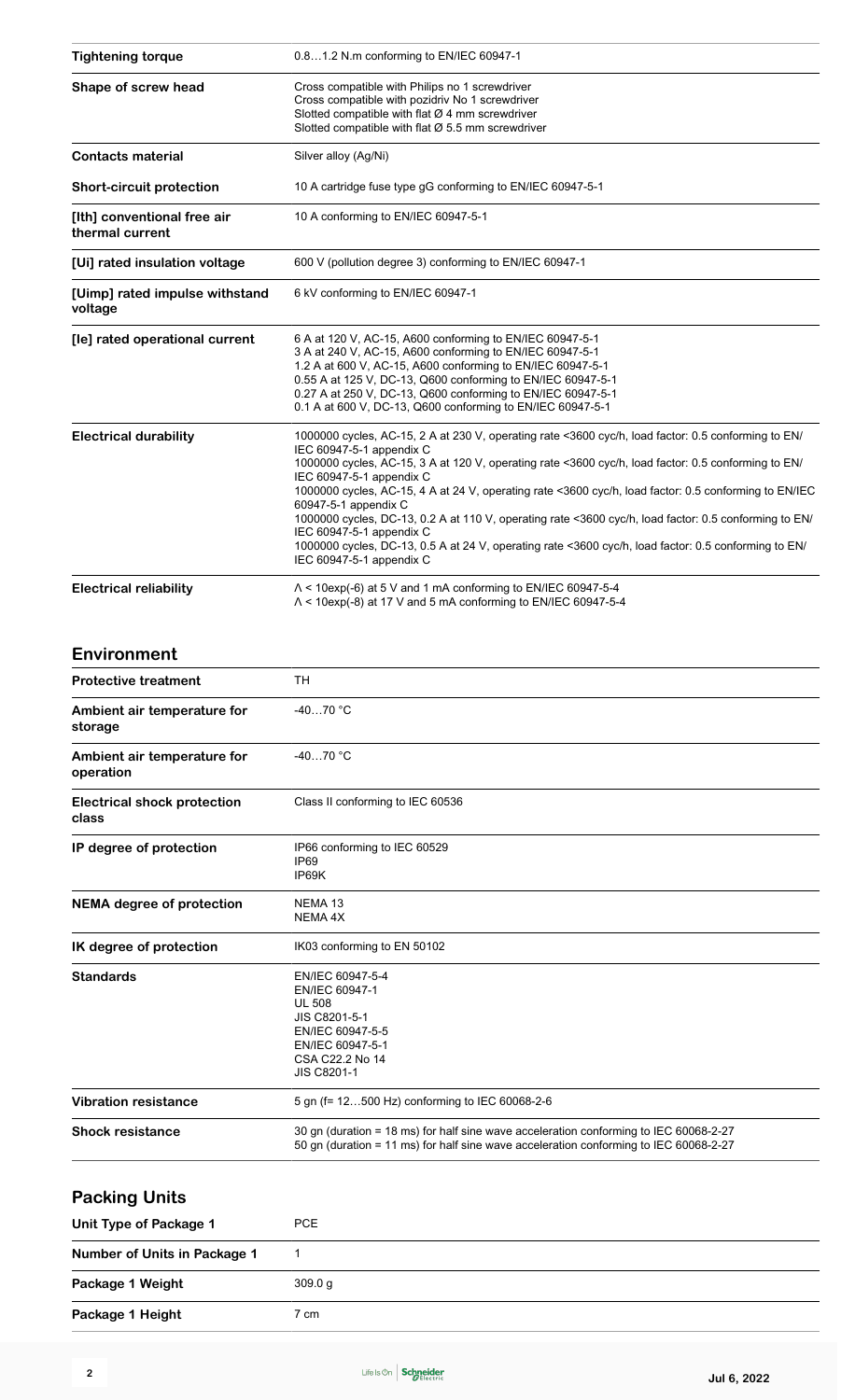| Package 1 width              | $10 \text{ cm}$ |
|------------------------------|-----------------|
| Package 1 Length             | 14 cm           |
| Unit Type of Package 2       | S03             |
| Number of Units in Package 2 | 25              |
| Package 2 Weight             | 8.262 kg        |
| Package 2 Height             | 30 cm           |
| Package 2 width              | 30 cm           |
| Package 2 Length             | 40 cm           |

| Green Premium product                                                                                                          |  |
|--------------------------------------------------------------------------------------------------------------------------------|--|
| <b>REACh Declaration</b>                                                                                                       |  |
| Yes                                                                                                                            |  |
| Pro-active compliance (Product out of EU RoHS legal scope)<br><b>EU RoHS Declaration</b>                                       |  |
| Yes                                                                                                                            |  |
| Yes                                                                                                                            |  |
| <b>Yes</b>                                                                                                                     |  |
| China RoHS declaration                                                                                                         |  |
| <b>Product Environmental Profile</b>                                                                                           |  |
| End of Life Information                                                                                                        |  |
| The product must be disposed on European Union markets following specific waste collection and<br>never end up in rubbish bins |  |
|                                                                                                                                |  |

### **Contractual warranty**

**Warranty** 18 months